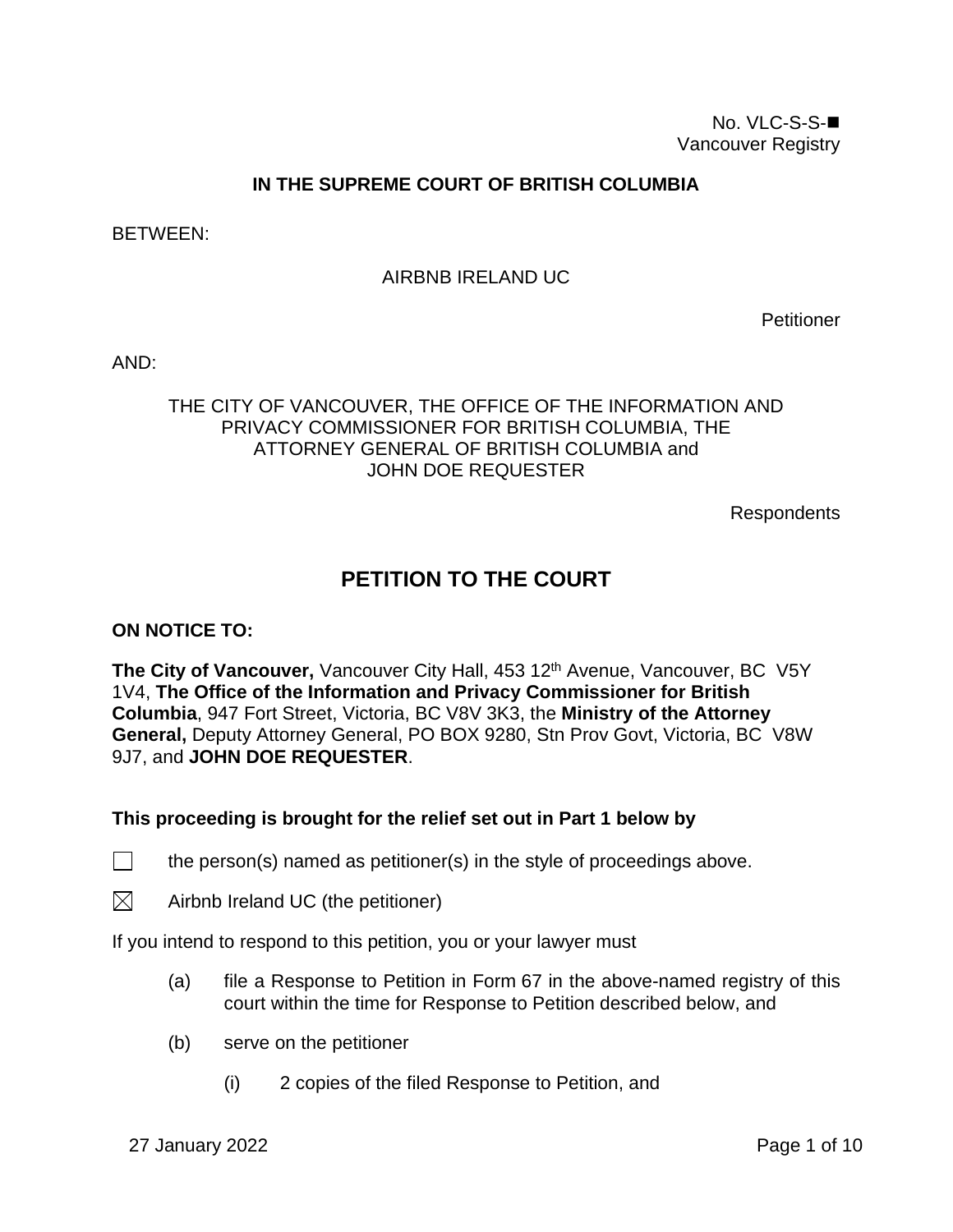(ii) 2 copies of each filed Affidavit on which you intend to rely at the hearing.

**Orders, including orders granting the relief claimed, may be made against you, without any further notice to you, if you fail to file the Response to Petition within the time for response.** 

### **Time for Response to Petition**

A Response to Petition must be filed and served on the petitioner,

- (a) if you were served with the petition anywhere in Canada, within 21 days after that service,
- (b) if you were served with the petition anywhere in the United States of America, within 35 days after that service,
- (c) if you were served with the petition anywhere else, within 49 days after that service, or
- (d) if the time for response has been set by order of the court, within that time.
- (1) The address of the registry is: Vancouver Registry 800 Smithe Street Vancouver, BC V6Z 2E1
- (2) The ADDRESS FOR SERVICE of the petitioners is: c/o Molly Reynolds Torys LLP 79 Wellington St. W., 30th Floor Box 270, TD South Tower Toronto, ON M5K 1N2 Fax number address for service (if any) of the petitioners: 416.865.7380 E-mail address for service (if any) of the petitioners: mreynolds@torys.com
- (3) The name and office address of the petitioners' lawyer is: c/o Molly Reynolds Torys LLP 79 Wellington St. W., 30th Floor Box 270, TD South Tower Toronto, ON M5K 1N2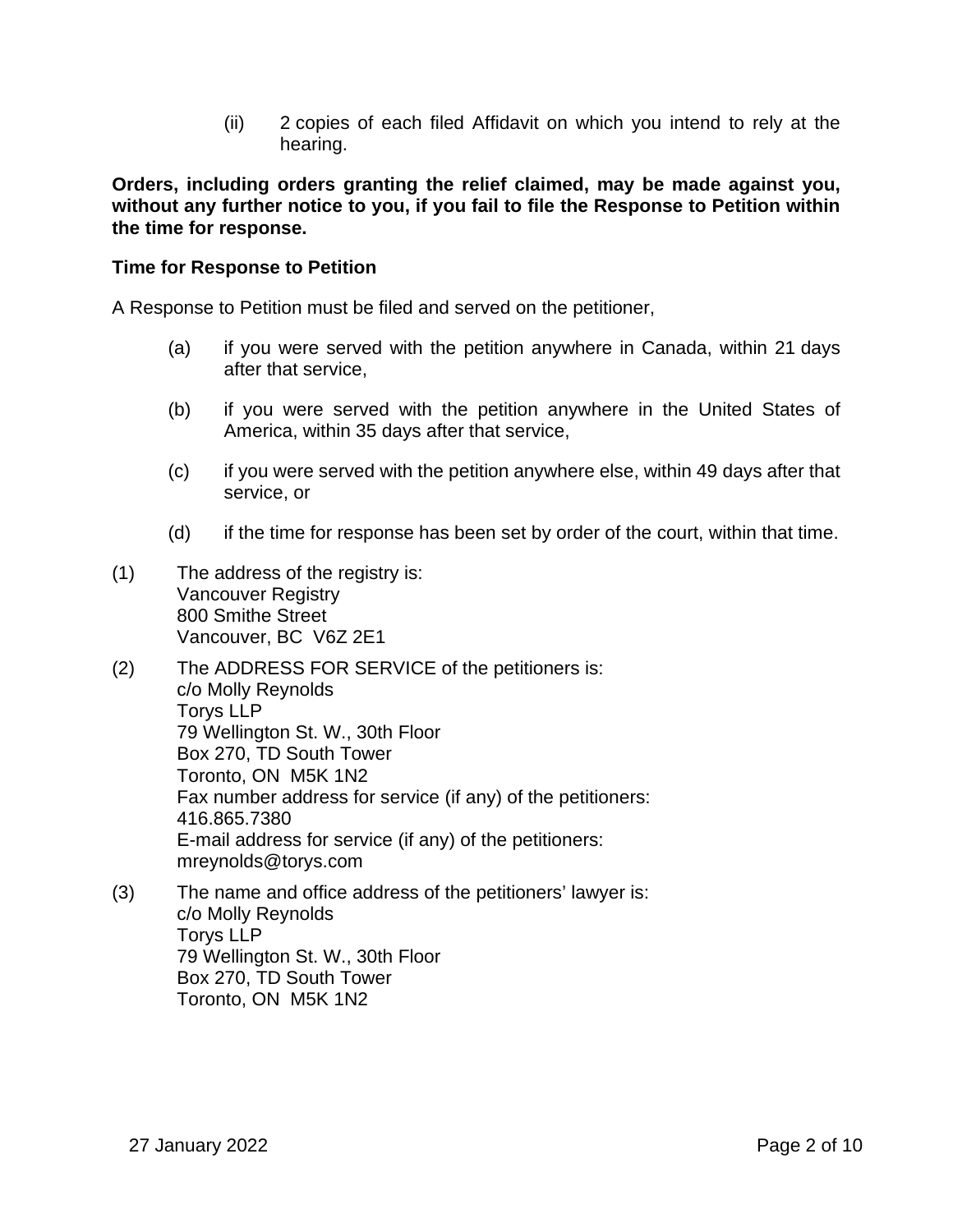# **CLAIM OF THE PETITIONER**

## **Part 1: OVERVIEW & ORDER SOUGHT**

- 1. This is an application for judicial review by Airbnb Ireland (UC) (**"Airbnb"**) of a decision of the Office of the Information and Privacy Commissioner (the **"IPC"**) concerning records relating to short term rental (**"STR"**) accommodation within the City of Vancouver (the **"City"**).
- 2. The IPC ordered the City to disclose (i) license numbers of individuals listing on the Airbnb platform, (ii) STR addresses held by the City more broadly (i.e. not just those relating to the Airbnb platform), and (iii) the license numbers associated with those addresses (the **"Records"**). The IPC's order is identified as Order F21-65 and referred to herein as the **"Decision"**.
- 3. The Decision is unreasonable in the following respects and as described further in this Petition:
	- (a) The IPC erred in holding that the Records are not subject to Sections 15 and 19 of the *Freedom of Information and Protection of Privacy Act* (the "Act"),<sup>1</sup> which permit a public body to refuse to disclose information where disclosure could reasonably be expected to threaten an individual's safety or mental or physical health;
	- (b) The IPC erred in holding that the Records are not subject to Section 22 of the *Act*, which requires the head of a public body to refuse to disclose personal information if the disclosure would be an unreasonable invasion of a third party's personal privacy; and
	- (c) The IPC breached the duty of procedural fairness and the rules of natural justice by failing to provide notice of the request and the Decision to the Airbnb and other hosts associated with the requested addresses and license numbers, whose privacy interests and rights under the *Act* are at issue.
- 4. Accordingly, the Petitioner seeks the following relief:
	- (a) An interlocutory Order directing the IPC to file the underlying record of proceedings;
	- (b) An interlocutory Order staying the Decision and prohibiting the City from disclosing the Records until this application has been fully and finally decided;

<sup>1</sup> RSBC 1996, c 165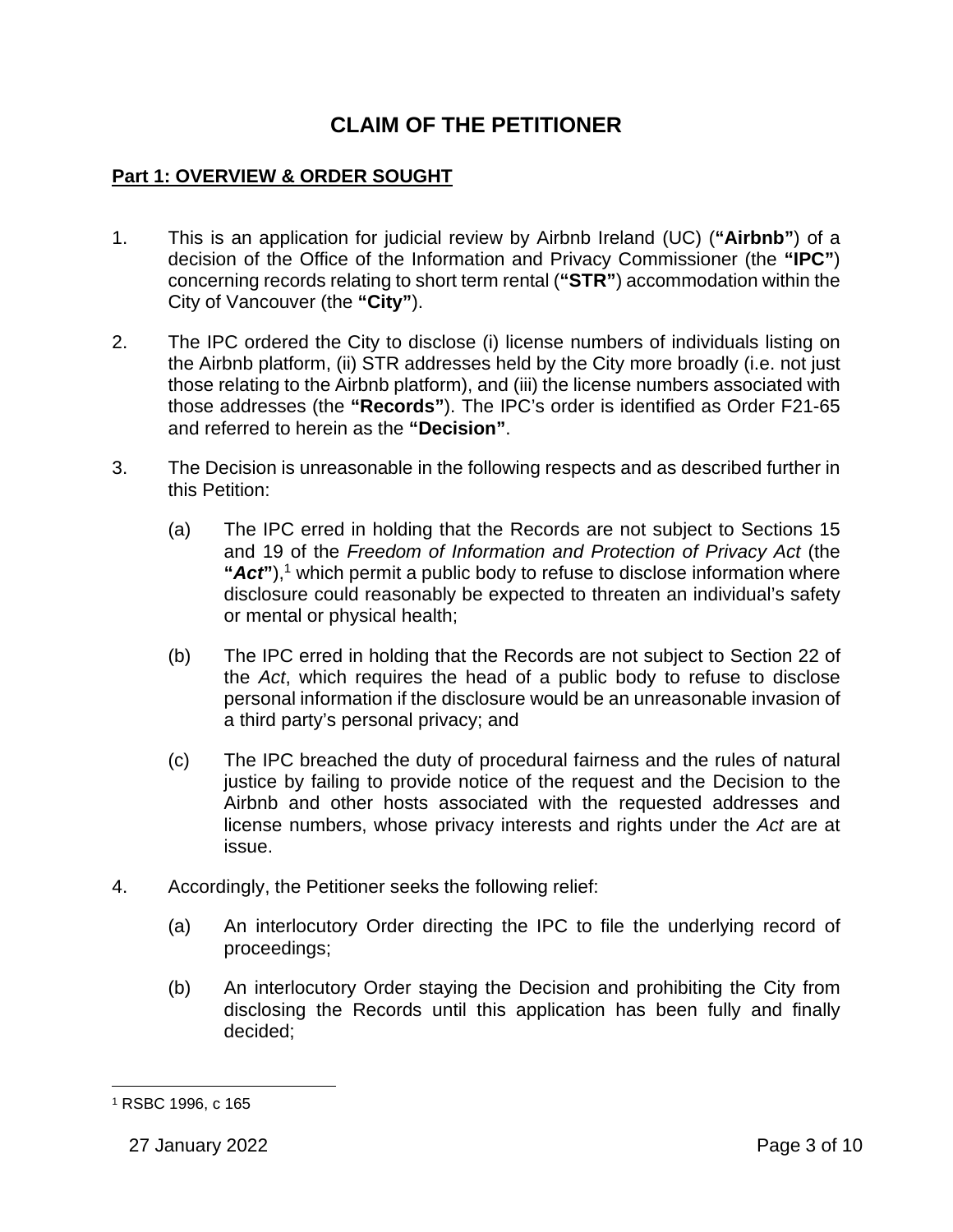- (c) An Order quashing the Decision and confirming the decision of the City of Vancouver as described herein;
- (d) In the alternative, an Order quashing the Decision and remitting the matter back to the Commission for reconsideration on proper notice to all parties impacted by the Decision;
- (e) Costs of the proceeding against any party who opposes the Petition; and
- (f) Such further and other relief as to this Honourable Court may seem just.

## **Part 2: FACTUAL BASIS**

#### **Parties & Background**

- 5. Airbnb is a company established under the laws of the Republic of Ireland. Its online platform connects individuals seeking short term accommodation (guests) with those offering it (hosts).
- 6. The City is a municipality in the Province of British Columbia incorporated in 1886 and a public body for the purposes of the *Act*.
- 7. The City first began regulating STRs in April 2018 through Bylaw 4450. Under that bylaw, a person who provides temporary accommodation in a dwelling unit other than a bed and breakfast or hotel is deemed an STR operator and required to obtain a licence from the City.
- 8. Only individuals are permitted to operate STRs in the City and an individual is only allowed to operate an STR in their principal residence (i.e. their own home and not in an investment property or secondary residence). As a result, all STR operators are individuals and licences are issued in the individual's own name and using their home address.
- 9. Most companies offering online STR platforms are registered outside of British Columbia and cannot be legally compelled by the City to operate within provincial and municipal rules. The City therefore attempts to engage and negotiate with them.
- 10. On April 10, 2018, the City and Airbnb entered into a Memorandum of Understanding (**"MOU"**), pursuant to which Airbnb agreed that its Vancouver hosts would need a City licence number to list on its online platform. Airbnb also agreed to provide information to the City about each Airbnb host's name, licence number, email address and STR address, which the City can use to regulate STRs via its bylaws.
- 11. The City publicly discloses information on its Open Data Portal about the licences it issues, including licences to operate STRs. However, given the safety and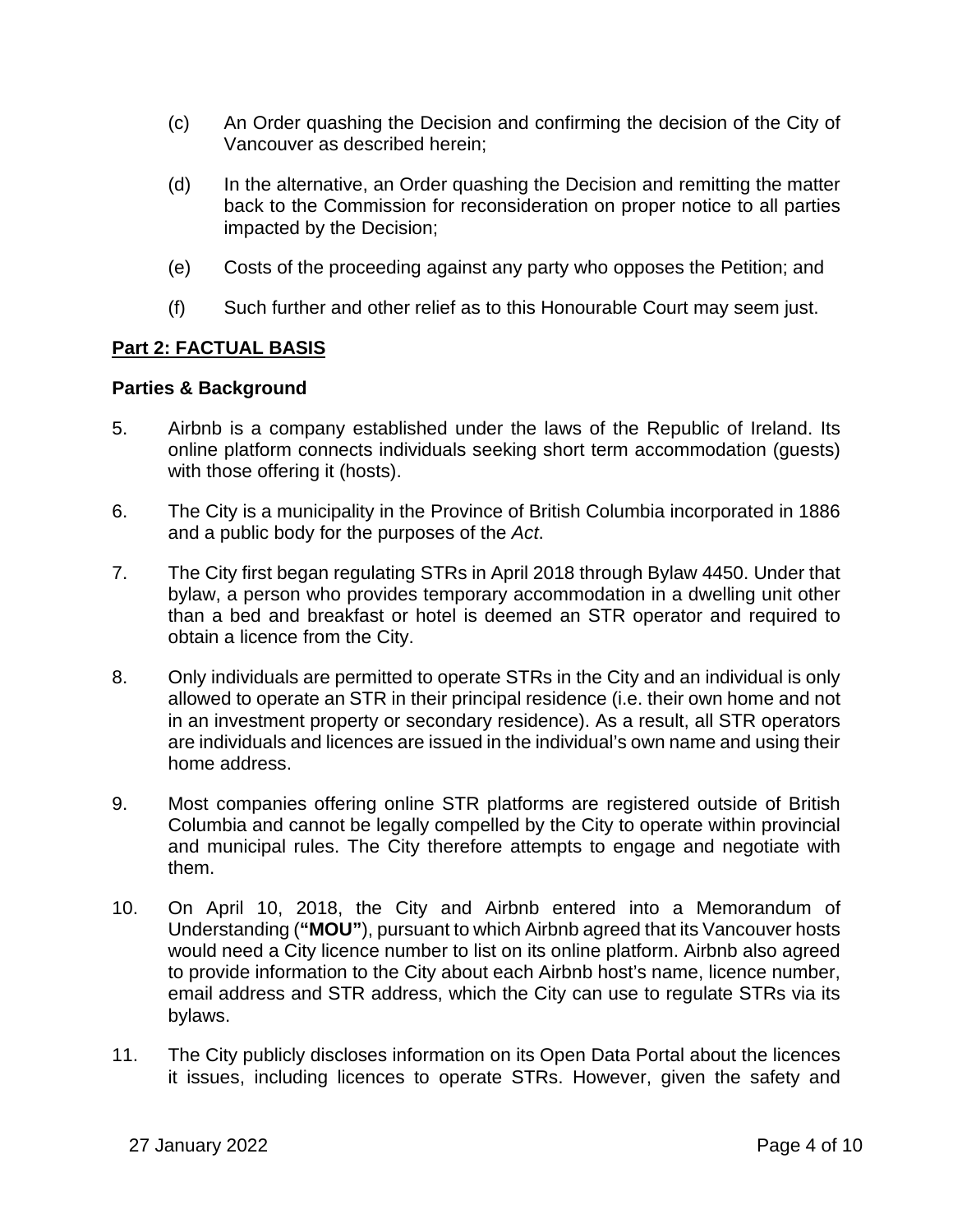privacy concerns, the City does not post STR operators' names, addresses or contact information.

## **The Request & the City's Decision**

- 12. In March 2019, the Requestor made two separate access requests for information from the City. The first was for the information Airbnb shares with the City pursuant to the MOU, namely Airbnb hosts' names and the associated license numbers and addresses for their STRs during a five-month timeframe. The second was for the location information of all STRs listed on the City's Open Data Portal (i.e. not just Airbnbs') during the same period (collectively, the **"Requests"**).
- 13. In substance, the requested information consists of the following:
	- (a) STR addresses, STR operators' names and the associated licence numbers in provided by Airbnb to the City; and
	- (b) STR addresses and the associated licence numbers otherwise in the City's possession (i.e. not just relating to Airbnb).
- 14. The City declined to produce these records based on Sections 15(1)(f) and (l), 19(1)(a), 21(1) and 22(1) of the *Act*, which permit or require a public body not to disclose information where the information would:
	- (a) reasonably be expected to endanger a person's life or physical safety  $(15(1)(f));$
	- (b) reasonably be expected to harm the security of any property  $(15(1)(l))$ ;
	- (c) reasonably be expected to threaten a person's safety or mental or physical health (19(1)(a));
	- (d) be harmful to the business interests of a third party  $(21(1))$ ; or
	- (e) be an unreasonable invasion of a third party's personal privacy  $(22(1))$ , respectively.

#### **The IPC Appeal & Decision**

- 15. The Requestor sought a review of the City's decision by the IPC.
- 16. Airbnb was granted leave to participate in the IPC proceeding, including to make submissions on the application of Sections 21(1) and 22(1) of the *Act*.
- 17. The City and Airbnb filed extensive submissions, including affidavit evidence, in support of the City's decision.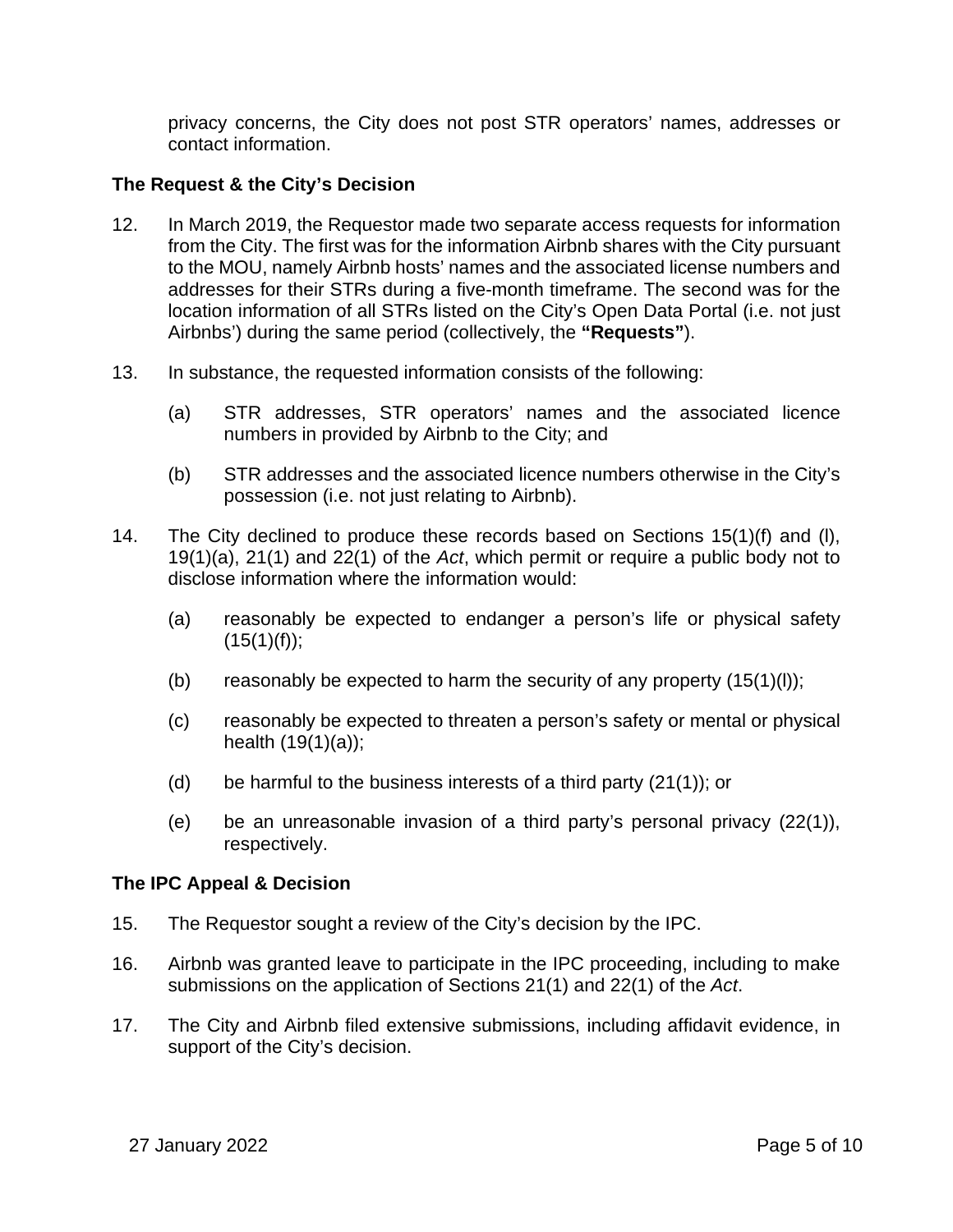- 18. The IPC ordered the City to disclose the Records. More specifically, the IPC ordered as follows:
	- (a) Sections  $15(1)(f)$ ,  $15(1)(l)$ ,  $19(1)(a)$ ,  $21(1)$  or  $22(1)$  do not authorize the City to refuse access to the information in dispute, with the exception of records relating to one Airbnb host who is being stalked, in respect of whom the City is authorized by Sections 15(1)(f) and 19(1)(a) of the *Act* to refuse disclosure;
	- (b) The City is required by section 21(1) of the *Act* to refuse to disclose the Airbnb hosts' names and the STR addresses (contained in Spreadsheet A); and
	- (c) The City is otherwise required to provide the Requestor with access to all other information sought (i.e. the Records).
- 19. The IPC did not provide notice of the proceeding or the Decision to any STR operators or other third parties impacted by the Decision and no other third parties participated in the IPC proceeding aside from Airbnb.

## **Part 3: LEGAL BASIS**

20. The Decision is unreasonable and should be quashed.

## **The IPC Misconstrued Sections 15 and 19 of the** *Act*

- 21. The IPC erred in holding that the Records are not subject to Sections 15(1)(f),(1) and 19(1)(a) of the *Act*, which exempt information from being disclosed that gives rise to a reasonable expectation of probable harm to personal safety or property, including physical and mental health.
- 22. First, the IPC misapplied the legal test for determining whether disclosure of the Records engages a reasonable expectation of probable harm to personal safety or property.
- 23. As the IPC itself acknowledged, while the "reasonable expectation of probable harm" standard requires evidence going beyond a mere possibility of harm, it does not require proof even on a balance of probabilities.
- 24. In order to demonstrate the risks posed by the disclosure of the Records, Airbnb and the City submitted evidence of an Airbnb host who had previously reported to Airbnb that her stalker could locate her if her address and/or name were disclosed on the City's Open Data Portal.
- 25. The IPC found, correctly, that this demonstrated a reasonable expectation of probable harm and engaged the exemptions in Sections 15 and 19 of the *Act*.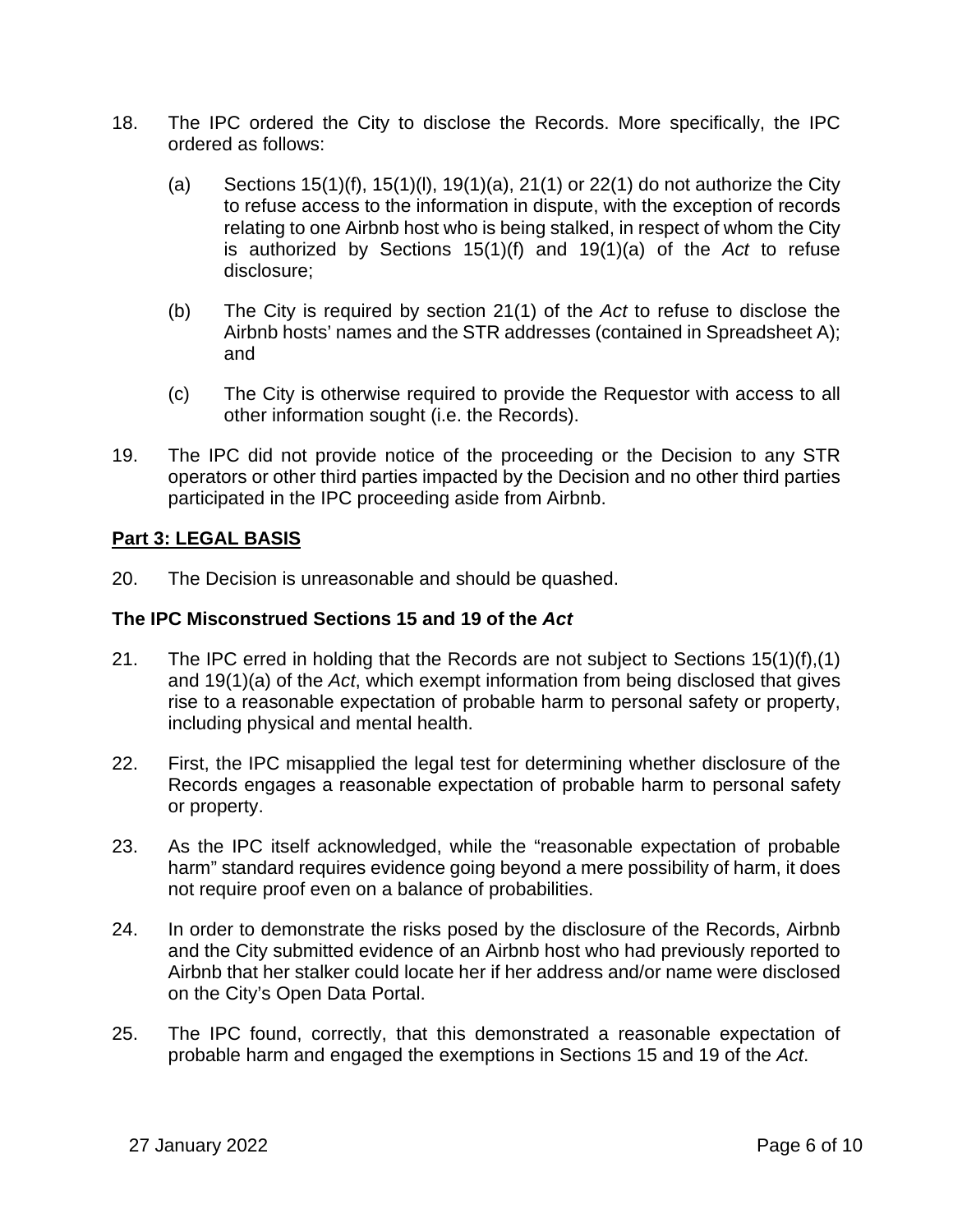- 26. However, the IPC held that these exemptions only applied in respect of the specific individual who had proactively reported her concerns to the City, and not to any other Airbnb host who had not volunteered evidence of specific harm.
- 27. In so holding, the IPC misapplied the legal test and required, in effect, actual proof of probable harm for each STR operator.
- 28. The IPC also erred in its application of Sections 15 and 19 by failing to give any consideration or have any regard to the different risks posed to vulnerable hosts including members of equity-seeking groups by its disclosure order.
- 29. Second, the IPC erred by failing to consider the extent to which online harassment and cyber-bullying could reasonably be expected to threaten individuals' mental health and thereby engage Sections 15 and 19.
- 30. The IPC correctly found that disclosure of the Records to the Requestor would be disclosure to the world, and that the *Act* places no restriction on what the Requestor can do with the information. The IPC acknowledged that the Requestor had posted numerous times on social media about STRs and that it is reasonable to expect that the Requestor will share the information disclosed in response to the Requests.
- 31. If the Decision is not quashed, the Requestor can be expected to publish the information broadly, and any number of individuals will be able to use the information to harass, threaten or abuse the STR operators, and locate or attend at their homes. Although the *Act* does not require the Requestor to establish their purpose for making an access request, the IPC erred in discounting the probability of harm to personal safety or property that may arise from broad publication of the Records.
- 32. Airbnb filed extensive evidence of social media and other online posts by the Requestor and others disparaging Airbnb hosts. Despite acknowledging that the posts reflect "inflammatory language such as "parasite", "bedbugs", "infestation" and the F-word to refer to STRs, Airbnb and Airbnb users generally", the IPC misconstrued the significance of this evidence by failing to consider the extent to which such online harassment and cyberbullying could itself ground a reasonable expectation of probable harm.

## **The IPC Misconstrued Section 22 of the** *Act*

- 33. The IPC erred in holding that the Records are not subject to Section 22 of the *Act*, which requires public bodies not to disclose personal information if the disclosure would be an unreasonable invasion of a third party's personal privacy.
- 34. The IPC found that STR hosts are required to operate STRs from their principle residence (i.e. their home) and must provide this address for their STR license.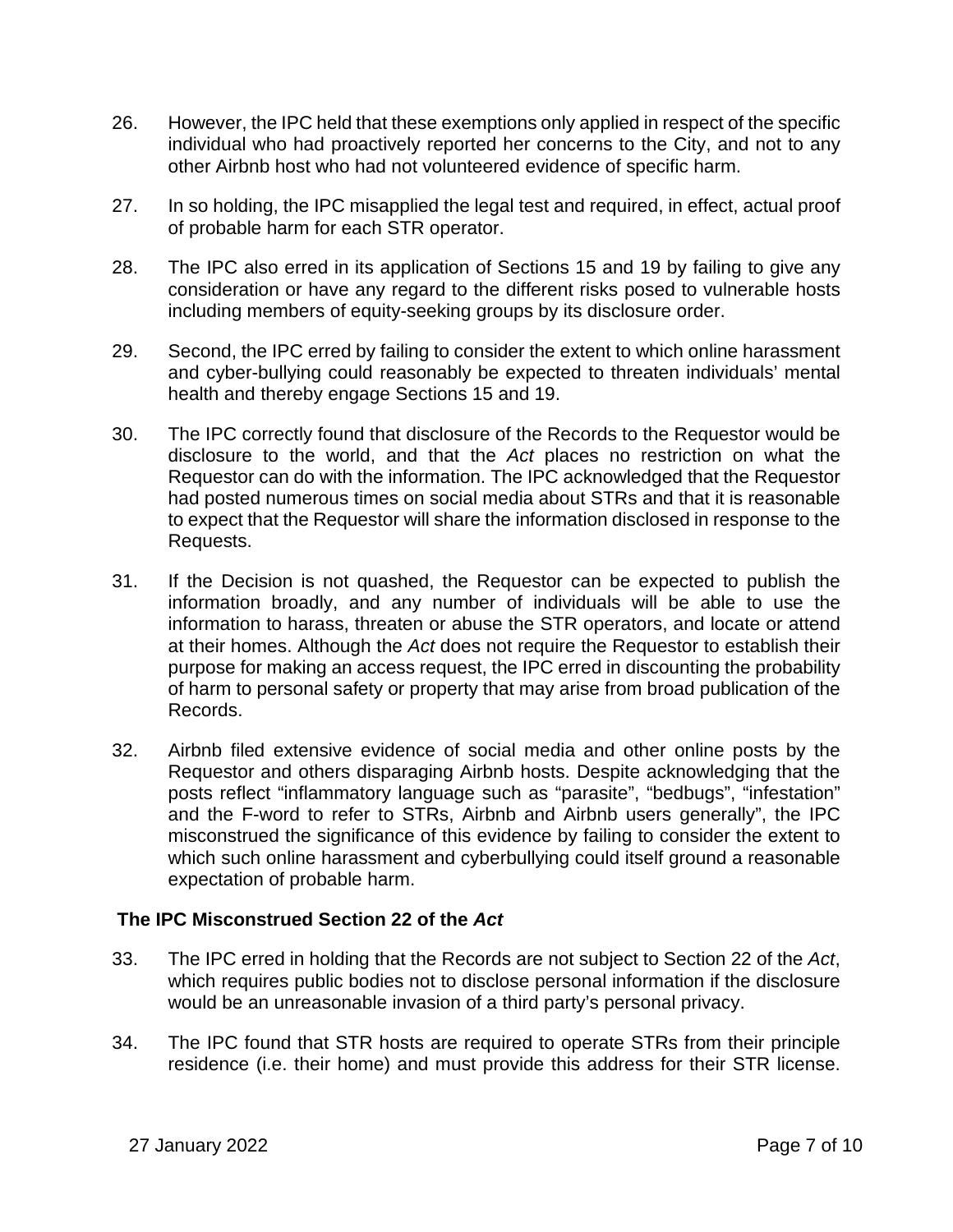Their home addresses would therefore be disclosed to the world if the Decision is not quashed.

- 35. An individual's home address is personal information that should not be subject to compelled public disclosure. An individual's license number can be associated with other personal information (such as full names, contact information, family member information or demographic information) available from other sources (including public Airbnb listings, other City records, databases, social media and search engines) to facilitate tracking and harassment of the STR operator. This concern is buttressed by the extensive evidence filed with the IPC by Airbnb reflecting the extent to which Airbnb hosts and their STR operators have been harassed by those who object to STRs like the Requestor.
- 36. The IPC held that because STR operators' home addresses could also be construed as business information that they do not constitute personal information subject to Section 22 of the *Act*.
- 37. The IPC erred in applying a binary distinction between personal information and business information. Even if the classification of STR operators' home addresses as business contact information was a reasonable finding, this does not render the information non-personal. The IPC erred in ignoring or discounting the relevant factors of the Section 22 analysis in considering the personal privacy impacts of disclosure of this information. This approach was unreasonable in light of the evidence establishing probable harm to STR operators if their personal information was disclosed.
- 38. The IPC erred in failing to consider the privacy impacts of the cumulative information between the Records that will be released if the Decision is not quashed, as well as the probable harm arising from the ability to associate this information with other publicly available information about STR operators.
- 39. In addition, the application of the Decision to future requests under the *Act* could cause even more significant harm to STR operators because of the IPC's error in determining that personal information when included in a record of a business license is no longer subject to Section 22 privacy protections. The effect of the Decision is that any personal information, such as names, phone numbers and email addresses, about individuals who hold STR licenses will be releasable to the world without consideration of whether it constitutes an invasion of privacy under the *Act*.
- 40. The IPC erred in failing to appropriately weigh the dual purposes of the *Act*: to provide access to information held by public bodies *and* to protect individuals' privacy. The consideration of the impact of disclosure on personal privacy must also take into account whether a request seeks information about individuals or about government decision-making, and the probability that personal information will be disseminated or published following disclosure.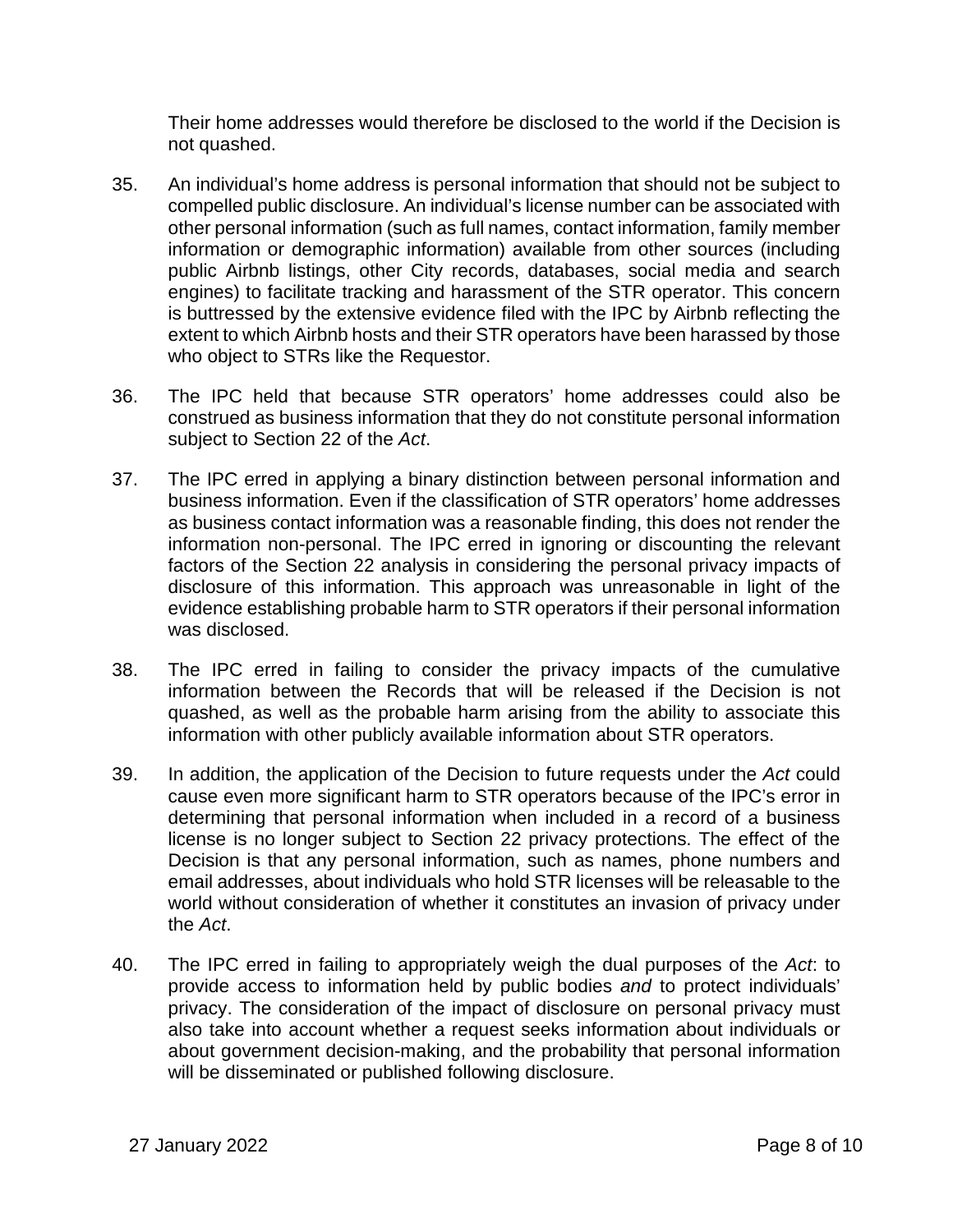## **The IPC Breached the Duty of Procedural Fairness and the Rules of Natural Justice**

- 41. The IPC breached the duty of procedural fairness and the rules of natural justice by failing to provide notice of the Requests and the Decision to the STR operators whose privacy interests and rights under the *Act* are at issue.
- 42. The failure to provide notice of the proceeding or Decision to the very third parties whose privacy and safety is at issue constitutes a breach of the duty of procedural fairness and natural justice, and is a standalone basis on which to quash the decision.
- 43. Additionally, the breach compounds the errors described above and renders the Decision unreasonable on that basis as well. To the extent that the IPC was not prepared to rely on the evidence adduced by the City and Airbnb to demonstrate the applicability of Sections 15, 19 and 22 of the *Act*, it was incumbent on the City to provide the third parties whose privacy is at issue, who were best placed to demonstrate the impact of the proposed disclosure on them, and who will otherwise be directly impacted by the Decision, an opportunity to participate in the IPC proceeding.
- 44. The IPC's reliance on evidence of harm to the one individual who was a victim of stalking and had proactively reported her concerns, and holding that her information should not be disclosed, demonstrates that the IPC was required to give third party notice to all individuals whose information may be disclosed pursuant to the Decision. The STR operators had no positive duty to report such concerns to the City or Airbnb absent receiving notice of the potential disclosure in response to the specific requests of the Requester. It was unreasonable to deny them notice and rights of participation in a proceeding that impacted their personal information, privacy interests and security.

## **Additional Grounds**

- 45. In addition, the Petitioner relies on the following legislative provisions and Supreme Court Civil Rules:
	- (a) the provisions of the *Judicial Review Procedure Act*;<sup>2</sup> and
	- (b) Rules  $2-1(2)(b)$ , 14-1, and 16-1 of the Supreme Court Civil Rules.

# **Part 4: MATERIAL TO BE RELIED ON**

- 46. The Record of Proceedings before the IPC;
- 47. The Affidavit of Nathan Rotman sworn January 27, 2022; and

<sup>2</sup> , R.S.B.C. 1996, c. 241